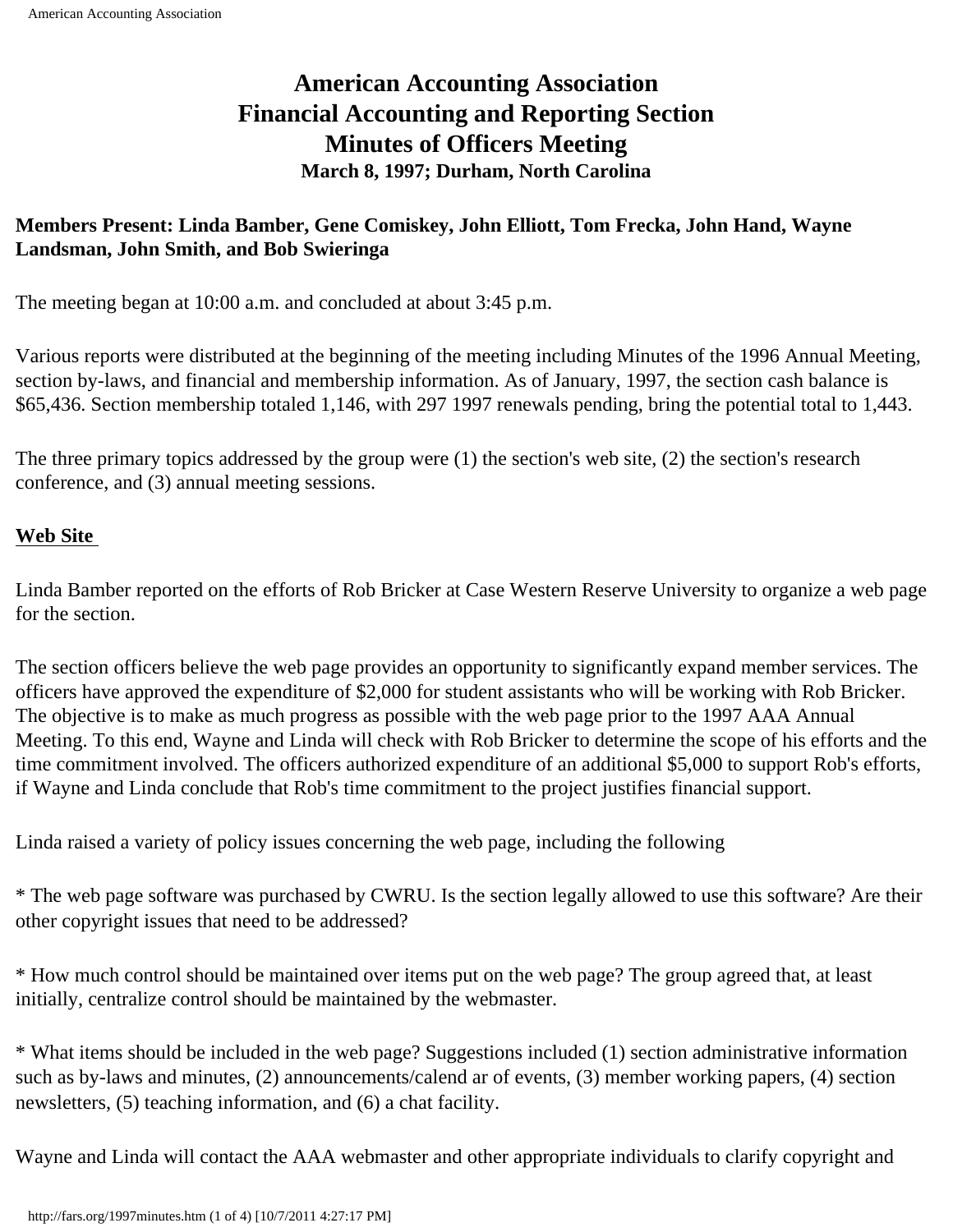American Accounting Association

other web site issues.

## **AAA Annual Meeting**

Wayne mentioned that he was awaiting feedback from Russell Lundholm, chair of the section's Annual Meeting Program Committee. Russell had previously indicated that the workload involved in reviewing papers was much greater than he had anticipated.

#### **The following C.P.E. session possibilities were discussed:**

\* John Smith-- derivatives

- \* FASB/SEC Update-- Wayne to arrange
- \* Intranet/Internet Teaching-- John Elliott to check with Charles Lee

*Note: In subsequent discussions with Bill Collins I learned that the C.P.E. session deadline was 1-15-97.*

## **Specific C.P.E. sessions that Bill arranged and will be held are as follows:**

- \* John Smith-- derivatives
- \* Dave Ziebart-- retrieving information from electronic sources
- \* FASB Update-- Todd Johnson and Jim Leisenring

These sessions should be coordinated with Bill Collins.

#### **The following panel session possibilities were raised**:

\* FASB/SEC chairs-- Bill Collins has arranged a session involving Michael Sutton, Chief Accountant of the SEC and the yet-to-be-named new chairman of the FASB

\* International accounting standard setting-- Wayne to investigate the possibility of a session involving Mark Lang and Trevor Harris

- \* International accounting standards-- Wayne to investigate
- \* Soft assets-- Lev and Larcher; Tom to follow-up
- These sessions should be coordinated with Russell Lundholm.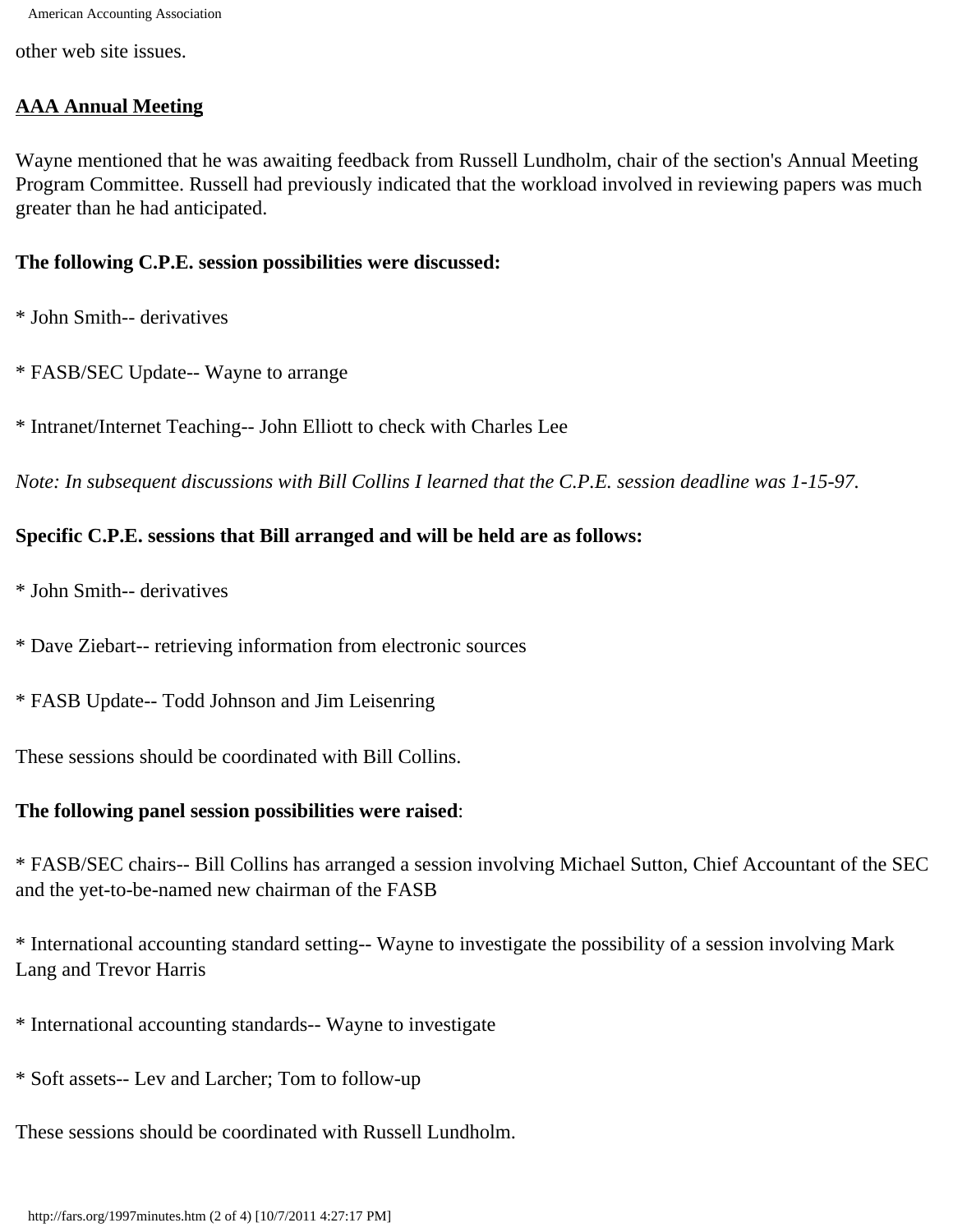Suggestions for a speaker at the section luncheon were discussed. The consensus was to seek a dynamic, provacative speaker from industry. John Smith will contact Michael Brown, from Microsoft, or other industry representatives if Brown is unable to participate.

## **Conference**

The first AAA Financial Accounting and Reporting Section Conference will be held at the Kenan-Flagler Business School of the University of North Carolina on October 31-November 1, 1997. A call for papers has been issued, with a submission deadline of June 15, 1997 and authors will be notified of the selection status of papers by August 15, 1997.

John Hand, who is assisting Wayne with conference planning, presented a suggested budget for the conference. The preliminary cost estimate was \$28,830. There was extensive discussion concerning the appropriateness of spending such a large portion of section dues for a conference that can only be attended by a small subset of the section membership.

Approximately \$17,000 of the proposed budget was designated for covering travel expenses of paper presenters and discussants, including airfare at \$600 each. It was decided to limit the airfare allowance to \$300, and encourage participants to stay over Saturday night. Also, it was agreed that a \$150 fee would be charged for the rest (approx. 57) of the conference participants. With these changes, the budgeted expenditures were reduced to approximately \$16,000. The officers approved expenditures for the conference to a maximum of \$16,000.

Other means of financing the conference were discussed, including public accounting and industry support. Gene Comiskey suggested that we should consider asking our membership to provide donations in support of the conference. It was agreed that Gene would identify perhaps one hundred individuals who will be solicited for contributions of approximately \$100 each. Funds received will be used to reduce the actual expenditures below the \$16,000 budgeted amount and to provide "scholarships" for some individuals who might otherwise not be able to attend the conference.

Wayne asked for volunteers to work with the conference planning committee on paper selection and invitation issues. Bob Swieringa and Tom Frecka agreed to help.

## **Other Business**

\* The section by-laws need to be updated based on changes approved at the 1996 annual meeting. Tom Frecka will work with Bill Collins to complete this task.

\* Gene Comiskey reported on the recommendations of the Nominating Committee. The officers reach tentative agreement on next year's officer slate, pending contact with and reaching agreement with the specified individuals.

\* Gene Comiskey suggested that a separate committee be established to process the Best Paper Award. Bob Swieringa agreed to appoint a nominating committee. Officers were encouraged to submit their nominations.